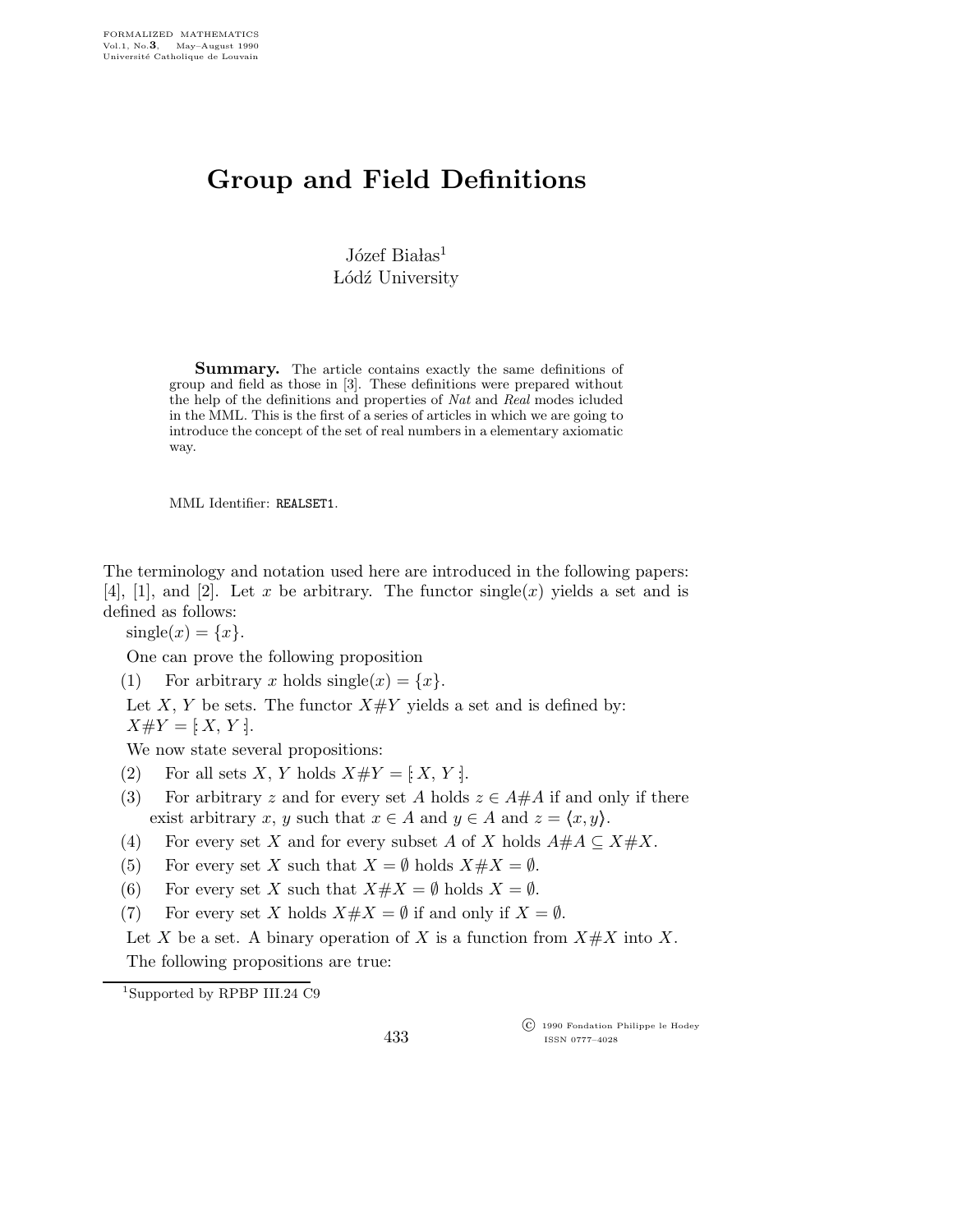- (8) For every set X and for every function F from  $X \# X$  into X holds F is a binary operation of X.
- (9) For every set X and for every function F holds F is a function from  $X \# X$  into X if and only if F is a binary operation of X.
- (10) For every set X and for every function F from  $X \# X$  into X and for arbitrary x such that  $x \in X \# X$  holds  $F(x) \in X$ .
- (11) For every set X and for every binary operation  $F$  of X there exists a subset A of X such that for arbitrary x such that  $x \in A#A$  holds  $F(x) \in A$ .

Let X be a set, and let F be a binary operation of X, and let A be a subset of X. We say that  $F$  is in  $A$  if and only if:

for arbitrary x such that  $x \in A \# A$  holds  $F(x) \in A$ .

Next we state a proposition

 $(12)$  For every set X and for every binary operation F of X and for every subset A of X holds F is in A if and only if for arbitrary x such that  $x \in A \# A$  holds  $F(x) \in A$ .

Let X be a set, and let F be a binary operation of X. A subset of X is said to be a set closed w.r.t.  $F$  if:

for arbitrary x such that  $x \in \text{it#it holds } F(x) \in \text{it.}$ 

The following propositions are true:

- (13) For every set X and for every binary operation  $F$  of X and for every subset  $A$  of  $X$  holds  $A$  is a set closed w.r.t.  $F$  if and only if for arbitrary x such that  $x \in A \# A$  holds  $F(x) \in A$ .
- (14) For every set X and for every binary operation  $F$  of X and for every set A closed w.r.t. F holds  $F \restriction (A \# A)$  is a binary operation of A.

Let X be a set, and let F be a binary operation of X, and let A be a set closed w.r.t. F. The functor  $F \upharpoonright A$  yielding a binary operation of A, is defined by:

 $F \upharpoonright A = F \upharpoonright (A \# A).$ 

The following propositions are true:

- $(15)$  For every set X and for every binary operation F of X and for every set A closed w.r.t. F holds  $F \upharpoonright A = F \upharpoonright (A \# A)$ .
- (16) For every set X and for every binary operation  $F$  of X and for every subset A of X such that A is a set closed w.r.t. F holds  $F \restriction (A \# A)$  is a binary operation of A.
- $(17)$  For every set X and for every binary operation F of X and for every set A closed w.r.t. F holds  $F \upharpoonright A$  is a binary operation of A.

We consider group structures which are systems

 $\langle$  a carrier, an addition, a zero  $\rangle$ 

where the carrier is a non-empty set, the addition is a binary operation of the carrier, and the zero is an element of the carrier. Let  $A$  be a non-empty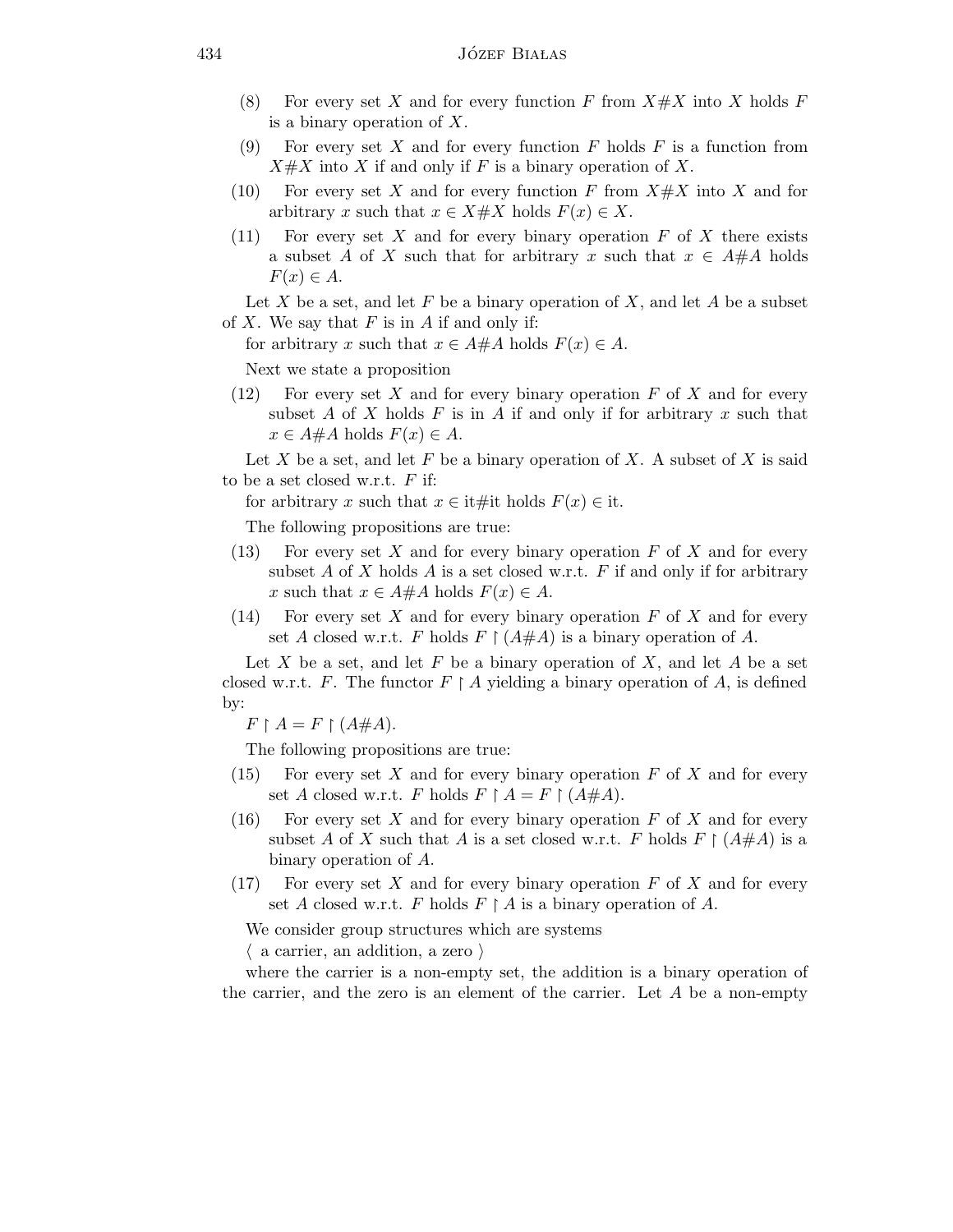set, and let *og* be a binary operation of  $A$ , and let  $ng$  be an element of  $A$ . The functor group( $A, og, ng$ ) yielding a group structure, is defined as follows:

 $A =$  the carrier of group $(A, og, ng)$  and  $og =$  the addition of group $(A, og, ng)$ and  $ng =$  the zero of group $(A, og, ng)$ .

The following propositions are true:

- (18) For every non-empty set A and for every binary operation og of A and for every element ng of A and for every  $GR$  being a group structure holds  $GR = \text{group}(A, oq, nq)$  if and only if  $A =$  the carrier of  $GR$  and  $oq =$  the addition of  $GR$  and  $ng$  = the zero of  $GR$ .
- (19) For every non-empty set A and for every binary operation og of A and for every element ng of A holds group $(A, og, ng)$  is a group structure and  $A =$  the carrier of group $(A, og, ng)$  and  $og =$  the addition of group $(A, og,$ ng) and  $ng =$  the zero of group $(A, og, ng)$ .

A group structure is called a group if:

there exists a non-empty set A and there exists a binary operation og of A and there exists an element ng of A such that it =  $\text{group}(A, og, ng)$  and for all elements a, b, c of A holds  $og(\langle og(\langle a,b \rangle),c \rangle) = og(\langle a,og(\langle b,c \rangle))$  and for every element a of A holds  $og(\langle a, ng \rangle) = a$  and  $og(\langle ng, a \rangle) = a$  and for every element a of A there exists an element b of A such that  $og(\langle a,b \rangle) = ng$  and  $o(g(\langle b,a \rangle) = ng$  and for all elements a, b of A holds  $o(g(\langle a,b \rangle) = og(\langle b,a \rangle)$ .

Let  $D$  be a group. The carrier of  $D$  yields a non-empty set and is defined as follows:

there exists a binary operation od of the carrier of  $D$  and there exists an element nd of the carrier of D such that  $D = \text{group}(\text{the carrier of } D, od, nd).$ 

The following two propositions are true:

 $(20)$  For every group D and for every non-empty set A holds  $A =$  the carrier of D

if and only if there exists a binary operation od of  $A$  and there exists an element nd of A such that  $D = \text{group}(A,od,nd)$ .

(21) For every group D holds the carrier of D is a non-empty set and there exists a binary operation od of the carrier of D and there exists an element nd of the carrier of D such that  $D = \text{group}(\text{the carrier of } D, od, nd).$ 

Let D be a group. The functor  $+_D$  yielding a binary operation of the carrier of  $D$ , is defined as follows:

there exists an element nd of the carrier of D such that

 $D = \text{group}(\text{the carrier of } D, +_D, nd)$ .

The following propositions are true:

- (22) For every group  $D$  and for every binary operation od of the carrier of  $D$ holds  $od = +D$  if and only if there exists an element nd of the carrier of D such that  $D = \text{group}$  (the carrier of D, od, nd).
- (23) For every group D holds  $+_{D}$  is a binary operation of the carrier of D and there exists an element nd of the carrier of D such that  $D = \text{group}(\text{the carrier of } D, +_D, nd)$ .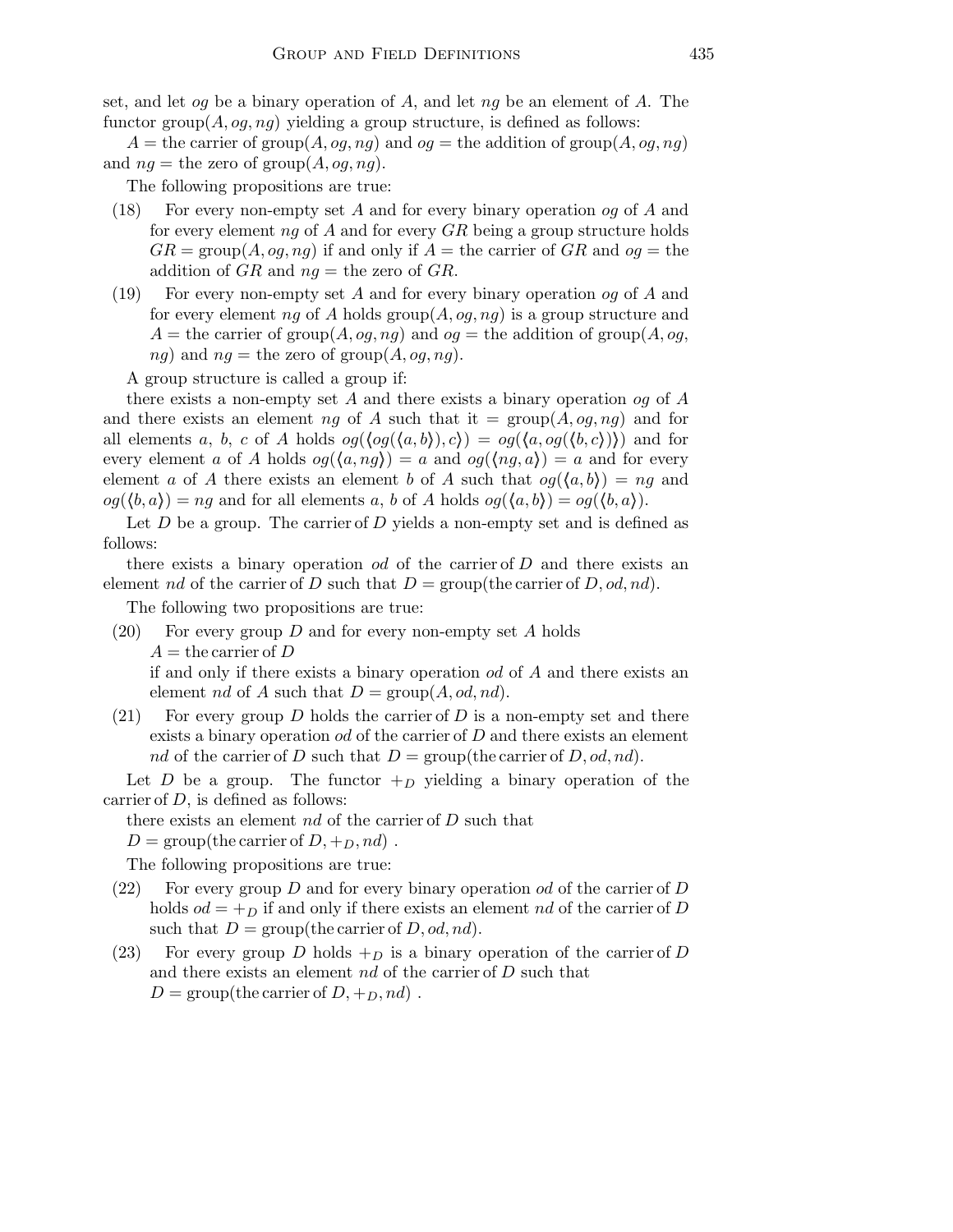Let D be a group. The functor  $\mathbf{0}_D$  yielding an element of the carrier of D, is defined by:

 $D = \text{group}(\text{the carrier of } D, +D, \mathbf{0}_D).$ 

Next we state a number of propositions:

- (24) For every group D and for every element  $ng$  of the carrier of D holds  $ng = \mathbf{0}_D$  if and only if  $D = \text{group}(\text{the carrier of } D, +_D, ng).$
- (25) For every group D holds  $\mathbf{0}_D$  is an element of the carrier of D and  $D =$ group(the carrier of  $D, +_D, \mathbf{0}_D$ ).
- (26) For every group D holds  $D = \text{group}(\text{the carrier of } D, +_D, \mathbf{0}_D)$ .
- (27) For every group  $D$  and for every non-empty set  $A$  and for every binary operation og of A and for every element ng of A such that  $D = \text{group}(A,$ *og*, ng) holds the carrier of  $D = A$  and  $+_{D} = og$  and  $\mathbf{0}_{D} = ng$ .
- (28) For every group D and for all elements  $a, b, c$  of the carrier of D holds  $+D(\langle +D(\langle a,b \rangle),c\rangle) = +D(\langle a,+D(\langle b,c \rangle)\rangle).$
- (29) For every group  $D$  and for every element  $a$  of the carrier of  $D$  holds  $+_D(\langle a, \mathbf{0}_D \rangle) = a$  and  $+_D(\langle \mathbf{0}_D, a \rangle) = a$ .
- (30) For every group  $D$  and for every element  $a$  of the carrier of  $D$  there exists an element b of the carrier of D such that  $+_D(\langle a,b \rangle) = \mathbf{0}_D$  and  $+_{D}(\langle b,a\rangle) = \mathbf{0}_{D}.$
- (31) For every group D and for all elements  $a, b$  of the carrier of D holds  $+_{D}(\langle a,b\rangle) = +_{D}(\langle b,a\rangle).$
- (32) There exist arbitrary x, y such that  $x \neq y$ .
- (33) There exists a non-empty set A such that for every element  $z$  of A holds  $A \setminus single(z)$  is a non-empty set.

A non-empty set is said to be an at least 2-elements set if:

for every element x of it holds it  $\langle \text{single}(x) \rangle$  is a non-empty set.

We now state two propositions:

- $(34)$  For every non-empty set A holds A is an at least 2-elements set if and only if for every element x of A holds  $A \setminus \{ \text{single}(x) \}$  is a non-empty set.
- $(35)$  For every non-empty set A such that for every element x of A holds  $A \setminus \text{single}(x)$  is a non-empty set holds A is an at least 2-elements set.

We consider field structures which are systems

 $\langle$  a carrier, an addition, a multiplication, a zero, a unit  $\rangle$ 

where the carrier is an at least 2-elements set, the addition is a binary operation of the carrier, the multiplication is a binary operation of the carrier, the zero is an element of the carrier, and the unit is an element of the carrier. Let A be an at least 2-elements set, and let od, om be binary operations of A, and let nd be an element of A, and let nm be an element of  $A \setminus \{ \text{single}(nd) \}$ . functor field( $A, od, om, nd, nm$ ) yielding a field structure, is defined as follows:

 $A =$  the carrier of field(A, od, om, nd, nm) and od = the addition of field(A, od, om, nd, nm) and om = the multiplication of field( $A, od, om, nd, nm$ ) and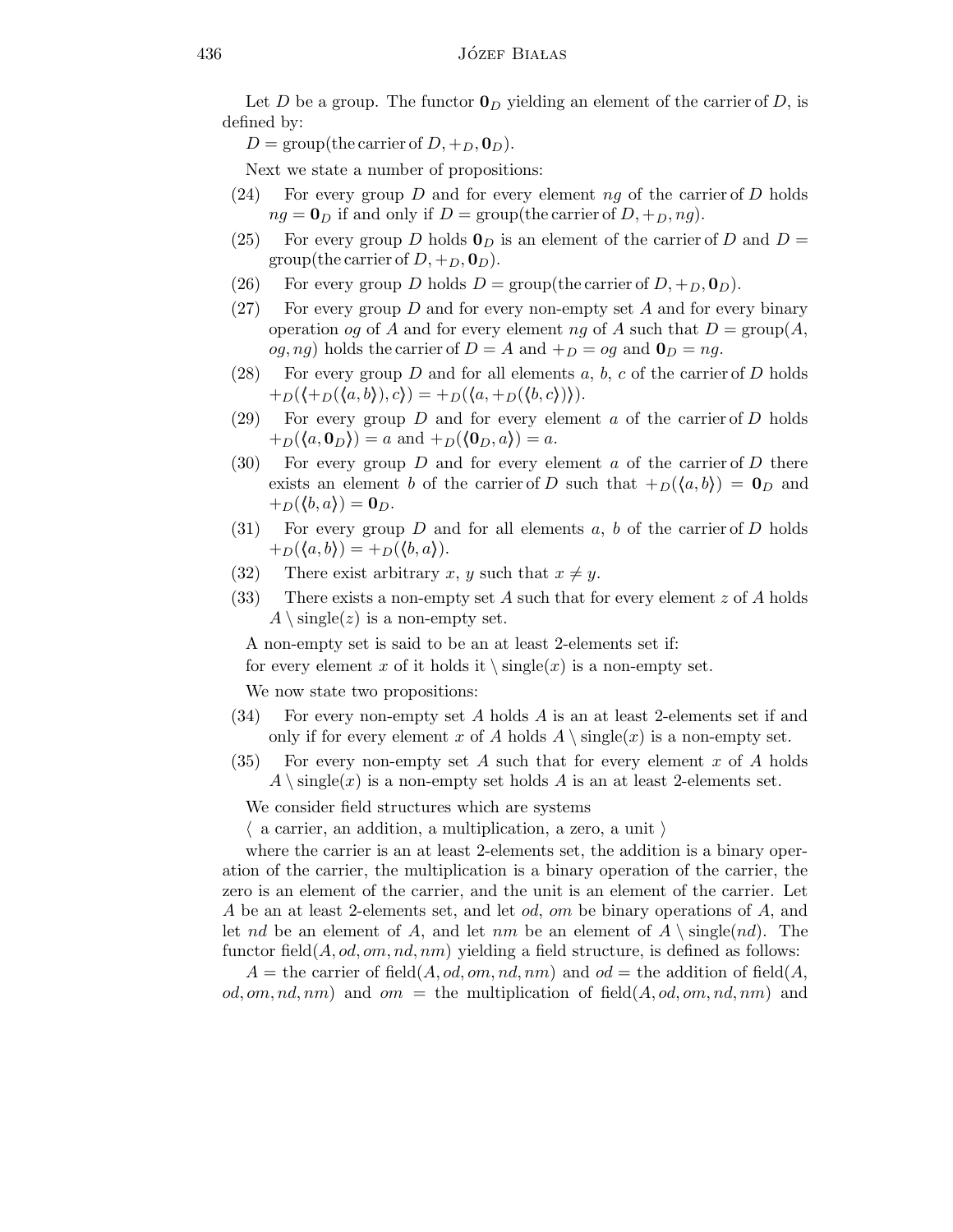$nd =$  the zero of field $(A, od, om, nd, nm)$  and  $nm =$  the unit of field $(A, od,$  $om,nd,nm$ ).

We now state two propositions:

- (36) Let A be an at least 2-elements set. Let  $od$ ,  $om$  be binary operations of A. Then for every element nd of A and for every element nm of  $A \setminus \{d}$  and for every F being a field structure holds  $F = \text{field}(A,$ od, om, nd, nm) if and only if  $A =$  the carrier of F and od = the addition of F and  $om =$  the multiplication of F and  $nd =$  the zero of F and  $nm =$ the unit of F.
- $(37)$  Let A be an at least 2-elements set. Let *od*, *om* be binary operations of A. Let nd be an element of A. Let nm be an element of  $A \setminus \{single(nd)\}$ . Then
	- (i) field( $A, od, om, nd, nm$ ) is a field structure,
	- (ii)  $A =$  the carrier of field(A, od, om, nd, nm),
	- (iii)  $od =$  the addition of field(A, od, om, nd, nm),
	- (iv)  $om =$  the multiplication of field(A, od, om, nd, nm),
	- (v)  $nd =$  the zero of field(A, od, om, nd, nm),
	- (vi)  $nm =$  the unit of field(A, od, om, nd, nm).

Let X be an at least 2-elements set, and let F be a binary operation of  $X$ , and let x be an element of X. We say that F is binary operation preserving x if and only if:

X \single(x) is a set closed w.r.t. F and  $F \restriction ((X \setminus \{X \setminus \{X \setminus \{x\}}))$ is a binary operation of  $X \setminus \{ \text{single}(x) \}$ .

Next we state two propositions:

- (38) For every at least 2-elements set X and for every binary operation  $F$  of X and for every element x of X holds  $F$  is binary operation preserving x if and only if  $X \setminus \text{single}(x)$  is a set closed w.r.t. F and  $F \restriction ((X \setminus$  $single(x))\#(X \setminus single(x))$  is a binary operation of  $X \setminus single(x)$ .
- (39) For every set X and for every subset A of X there exists a binary operation F of X such that for arbitrary x such that  $x \in A#A$  holds  $F(x) \in A$ .

Let X be a set, and let A be a subset of X. A binary operation of X is said to be a binary operation of  $X$  preserving  $A$  if:

for arbitrary x such that  $x \in A \# A$  holds it $(x) \in A$ .

One can prove the following two propositions:

- $(40)$  For every set X and for every subset A of X and for every binary operation  $F$  of  $X$  holds  $F$  is a binary operation of  $X$  preserving  $A$  if and only if for arbitrary x such that  $x \in A \# A$  holds  $F(x) \in A$ .
- $(41)$  For every set X and for every subset A of X and for every binary operation F of X preserving A holds  $F \restriction (A \# A)$  is a binary operation of A.

Let X be a set, and let A be a subset of X, and let F be a binary operation of X preserving A. The functor  $F \upharpoonright A$  yielding a binary operation of A, is defined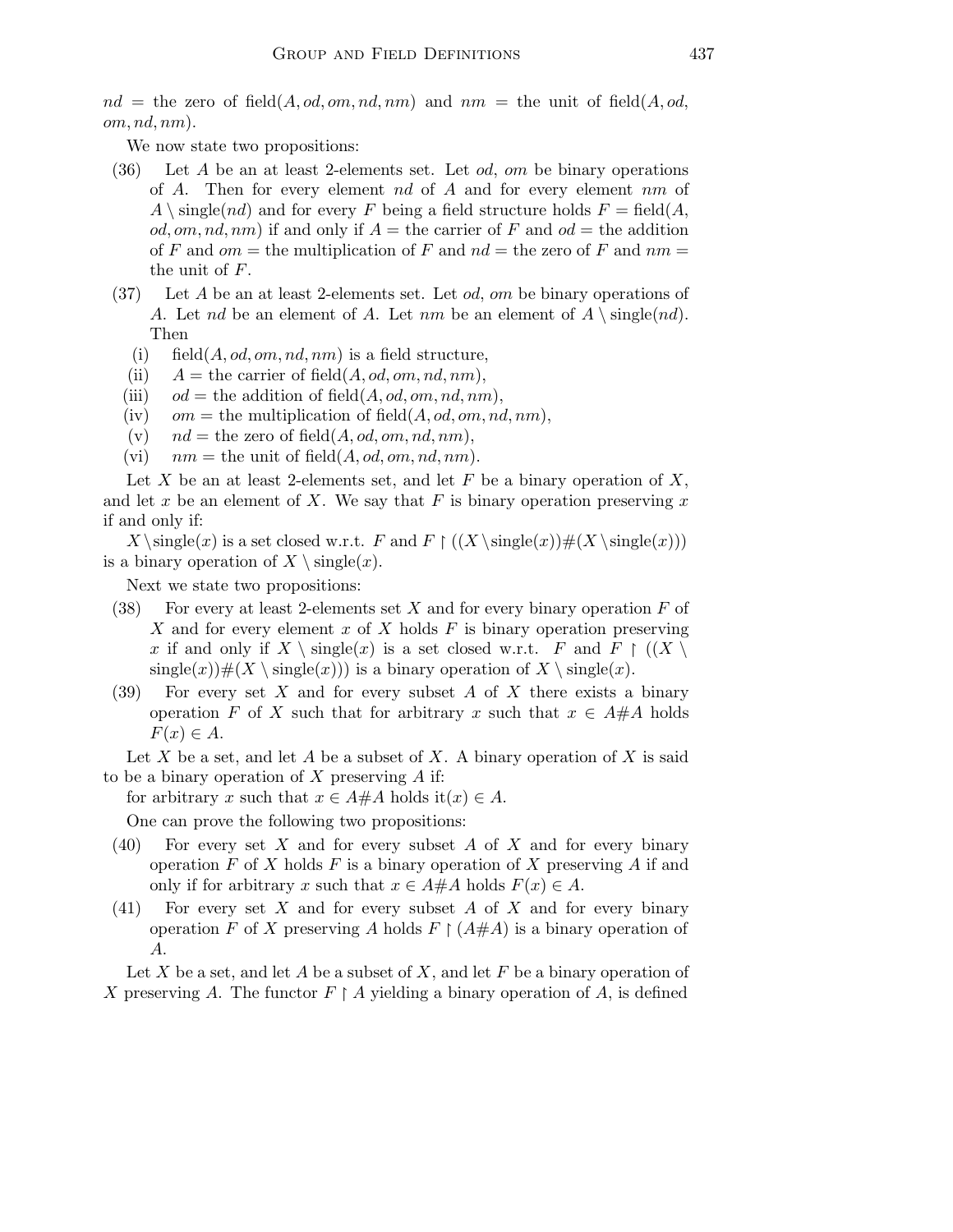as follows:

 $F \upharpoonright A = F \upharpoonright (A \# A).$ 

We now state two propositions:

- $(42)$  For every set X and for every subset A of X and for every binary operation F of X preserving A holds  $F \upharpoonright A = F \upharpoonright (A \# A)$ .
- (43) For every at least 2-elements set A and for every element  $x$  of A there exists a binary operation  $F$  of  $A$  such that for arbitrary  $y$  such that  $y \in (A \setminus \{ \infty\}) \#(A \setminus \{ \infty\})$  holds  $F(y) \in A \setminus \{ \infty\}$ .

Let A be an at least 2-elements set, and let x be an element of A. A binary operation of A is called a binary operation of A preserving  $A \setminus \{x\}$  if:

for arbitrary y such that  $y \in (A \setminus \{ \argl (x)\} \#(A \setminus \{ \argl (x)\})$  holds it $(y) \in$  $A \setminus \operatorname{single}(x)$ .

One can prove the following two propositions:

- (44) For every at least 2-elements set A and for every element x of A and for every binary operation  $F$  of  $A$  holds  $F$  is a binary operation of  $A$ preserving  $A \setminus \{x\}$  if and only if for arbitrary y such that  $y \in (A \setminus$  $\text{single}(x)\#(A \setminus \text{single}(x))$  holds  $F(y) \in A \setminus \text{single}(x)$ .
- (45) For every at least 2-elements set A and for every element x of A and for every binary operation F of A preserving  $A \setminus \{x\}$  holds  $F \restriction ((A \setminus$  $\operatorname{single}(x)\#(A \setminus \operatorname{single}(x))$  is a binary operation of  $A \setminus \operatorname{single}(x)$ .

Let A be an at least 2-elements set, and let  $x$  be an element of  $A$ , and let F be a binary operation of A preserving  $A \setminus \{x\}$ . The functor  $F \upharpoonright_x A$  yields a binary operation of  $A \setminus single(x)$  and is defined as follows:

 $F \upharpoonright_x A = F \upharpoonright ((A \setminus single(x)) \#(A \setminus single(x))).$ 

One can prove the following proposition

(46) For every at least 2-elements set A and for every element x of A and for every binary operation F of A preserving  $A \setminus \{x\}$  holds  $F \upharpoonright_x A = F \upharpoonright$  $((A \setminus single(x))\#(A \setminus single(x))).$ 

A field structure is said to be a field if:

there exists an at least 2-elements set A and there exists a binary operation od of A and there exists an element nd of A and there exists a binary operation  $om$ of A preserving  $A \setminus \{nd\}$  and there exists an element nm of  $A \setminus \{nd\}$  such that it = field( $A, od, om, nd, nm$ ) and group( $A, od, nd$ ) is a group and for every non-empty set  $B$  and for every binary operation  $P$  of  $B$  and for every element  $e$  of B such that  $B = A \setminus \{ind}(nd)$  and  $e = nm$  and  $P = om \mid nd A$  holds group $(B,$  $P,e)$  is a group and for all elements x, y, z of A holds  $om(\langle x,od(\langle y,z \rangle)))$  =  $od(\langle om(\langle x,y \rangle),om(\langle x,z \rangle)).$ 

We now state two propositions:

 $(47)$  Let F be a group structure. Then F is a group if and only if there exists a non-empty set A and there exists a binary operation og of A and there exists an element ng of A such that  $F = \text{group}(A, og, ng)$  and for all elements a, b, c of A holds  $og(\langle og(\langle a,b \rangle),c \rangle) = og(\langle a, og(\langle b,c \rangle) \rangle)$ and for every element a of A holds  $og(\langle a, ng \rangle) = a$  and  $og(\langle ng, a \rangle) = a$